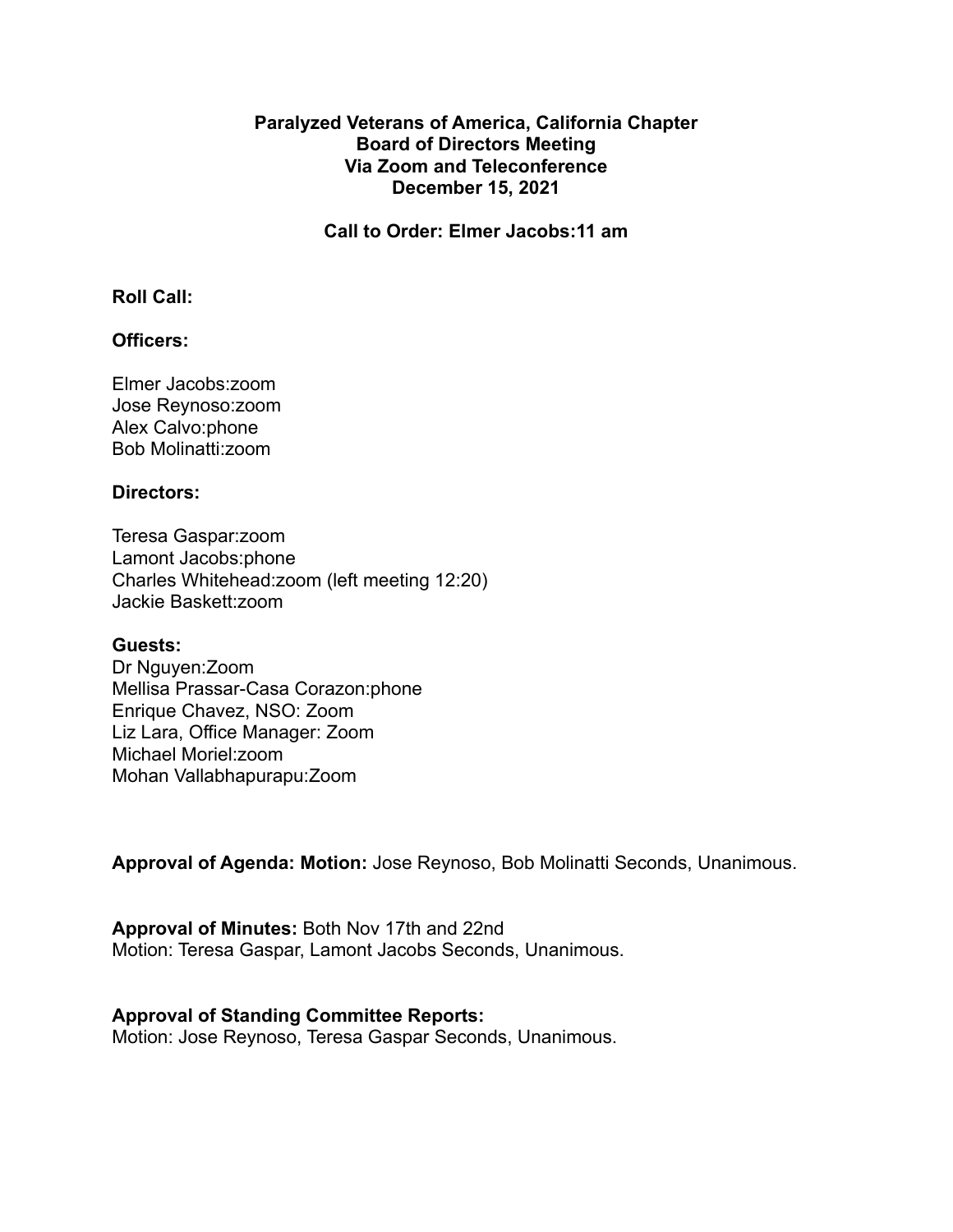# **Guest Comments:**

## Dr Nguyen

- 1. Booster vaccinations necessary now and can be done walk in.
- 2. Visitor Restrictions still in place.
- 3. Outpatient Services are open.

Melissa Prassar: Casa Corazon

- 1. Discussed Financials.
- 2. Discussed Evictions.
- 3. Discussed Maintenance and Repairs.

Enrique Chavez-NSO

- 1. Special Toiletry items needed for inpatients.
- 2. Christmas Trees are up.
- 3.Asked Chapter for something special for inpatients to boost moral.
- 4.Currently 50 SCI patients on wards.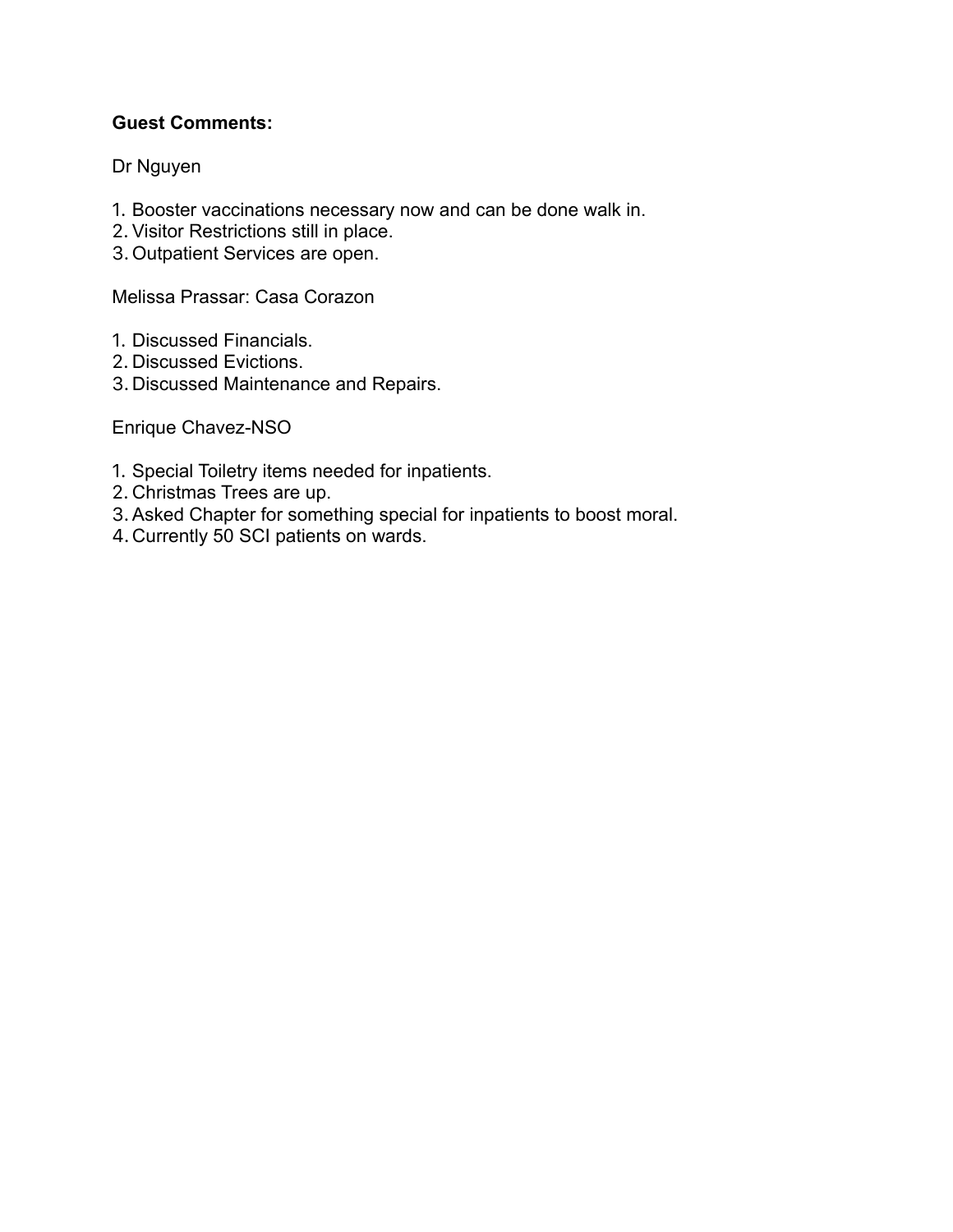# **New Business:**

# **Sports and Recreation grants:**

| Mohan<br>Vallabhapurapu | \$380.00    | N | \$1,968.0 Training Para<br><b>Table Tennis</b><br><b>LATT</b> | Nov and Dec  N<br>21     |   |
|-------------------------|-------------|---|---------------------------------------------------------------|--------------------------|---|
| Alex Calvo              | \$1,155.84  | N | \$1,674.8 Family Winter<br>Vacation                           | Dec13'21                 | N |
| Ignacio<br>Montoya      | \$2,000.00  | N | $$2,000.0$ (Honeymoon                                         | Dec20'21                 | N |
| David Holland           | \$521.20    | Y | \$2,000.0 Visit Family on<br>the East Coast                   | Aug 27-Sep<br>12'21      | Y |
| David Holland           | \$1,453.99  | Y | Airfare to<br>Anchorage, AK                                   | November 18<br>'21       | Y |
| Gwendolyne<br>Clouser   | \$1,000.00  | N | \$1,265.0 Winter Sports<br>Clinic                             | March 24-<br>April 3 '22 | Y |
| Gwendolyne<br>Clouser   | \$500.00    | N | Caregiver                                                     |                          | Y |
| <b>Alvin Uttecht</b>    | \$1,203.05  | N | \$2,000.0 National<br>Wheelchair<br>Bowling                   | Dec 1-Dec 4<br>2021      | Y |
| Jose Reynoso            | \$443.80    | N | \$1,500.0 Airfare to IAH                                      | November 30<br>'21       | Y |
| Leo Haynes              | \$2,000.00  | Y | \$2,000.0(Remodel Home-July-Nov '21<br>Stay in Motel          |                          | Y |
| <b>Total</b>            | \$10,657.88 |   |                                                               |                          |   |

# **New totals for December: \$8,502.04**

Motion for \$8,502.04: Jose Reynoso, Teresa Gaspar Seconds, Unanimous.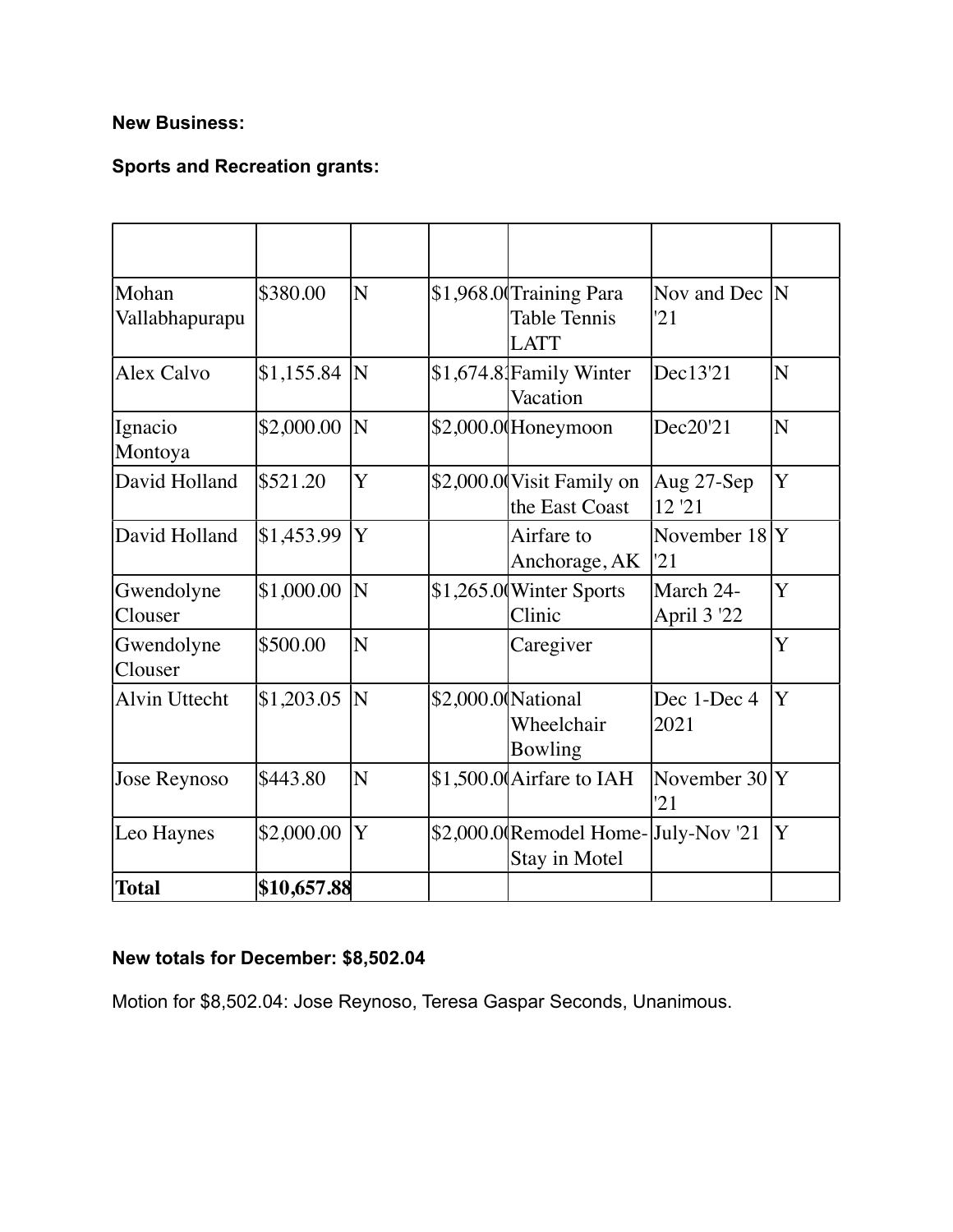#### **New Business:**

Committee formed to make amendments to the bylaws of the Chapter Sports and Recreation Grant:

Committee will include: Jose Reynoso, Charles Whitehead,. Elmer Jacobs, Bob Molinatti.

- 1. Ray Baldhosky--Will repay the Chapter \$84.00.
- 2. Michael Ruiz Lopez request the remainder of his grant upping the previously approved grant to \$2000.00.

Motion to approve Mr Lopez grant: Teresa Gaspar, Lamont Jacobs Seconds, Unanimous.

3. Long Beach Flying Wheels Basketball Team: \$6,107.20 for team support in 2021-22.

Motion for \$6,107.20 Bob Molinatti, Jose Reynoso Seconds, Unanimous.

- 4. Milage for travel to 2 events for Elmer Jacobs and Jose Reynoso--\$111, Elmer Jacobs--\$89 Motion: Bob Molinatti, Charles Whitehead Seconds, Jose Reynoso Abstains, Unanimous.
- 5. Gift cards for Vic and Maria from HB Car Show \$300--Motion for \$300 Bob Molinatti, Jose Reynoso Seconds, Unanimous.
- 6.Purchase 2 new laptops for Liz Lara and Teresa Gaspar @ \$1,740. Motion for \$1,740--Bob Molinatti, Jose Reynoso Seconds, Unanimous.

7. Thomas Jennings Hardship grant \$500 plus his entire Sport and Rec grant \$2000. Motion for \$2500.00 Jose Reynoso, Teresa Gaspar Seconds, Unanimous.

- 11. Over the Edge \$9,000 Deposit due. Motion for \$9,000 Bob Molinatti, Teresa Gaspar Seconds, Unanimous.
- 13. Inpatient gifts for Christmas--\$600. Motion for \$600 Charles Whitehead, Jose Reynoso seconds, Unanimous.